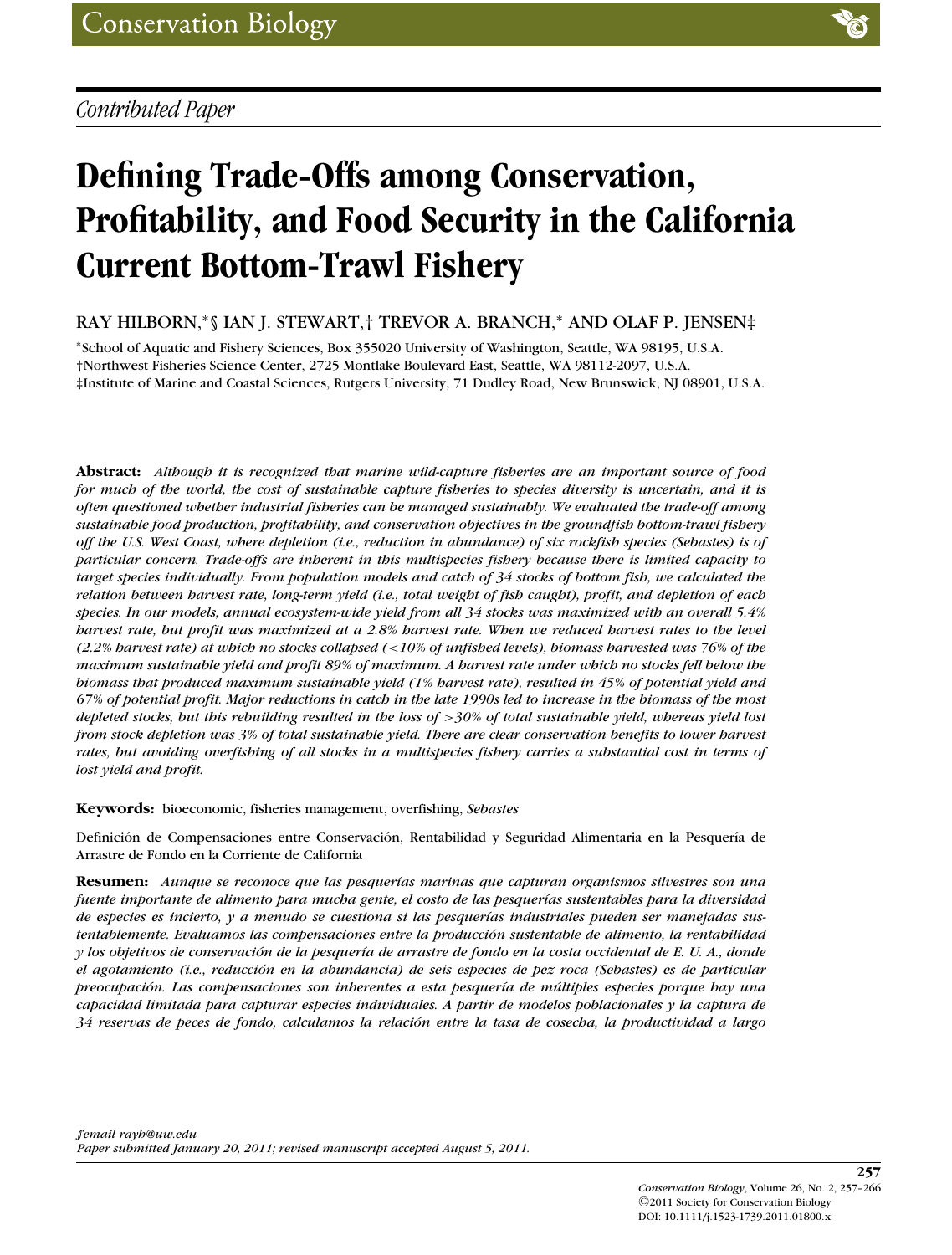*plazo (i.e., peso total de peces capturados), ganancias y disminucion de cada especie. En nuestros modelos, ´ la productividad anual del ecosistema en las 34 reservas fue maximizada con una tasa de cosecha de 5.4%, pero la rentabilidad fue maxima cuando la tasa de cosecha fue 2.8%. Cuando redujimos las tasas de cosecha ´ al nivel (2.2%) en que no colapso ninguna reserva ( ´* <*10% de niveles sin pesca), la biomasa cosechada fue 76% de la maxima producci ´ on sustentable y la rentabilidad fue 89% del m ´ aximo. Una tasa de cosecha debajo ´ de la cual ninguna reserva quedo debajo de la biomasa que produjo la m ´ axima producci ´ on sustentable (1% ´ de la tasa de cosecha), resulto en un 45% de la producci ´ on potencial y 67% de la rentabilidad potencial. Las ´ reducciones drasticas en la captura a fines de la d ´ ´ecada de 1990 llevaron a incrementos en la biomasa de las reservas mas disminuidas, pero esta reconstrucci ´ on result ´ o en la p ´ ´erdida de* >*30% de la produccion total ´ sustentable, mientras que la p´erdida de produccion por el decremento de las reservas fue 3% de la producci ´ on´ total sustentable. Existen claros beneficios de conservacion al disminuir las tasas de cosecha, pero evitar la ´ sobrepesca de todas las reservas en una pesquer´ıa de multiples especies conlleva un costos sustancial en ´ t´erminos de la p´erdida de produccion y ganancias. ´*

**Palabras Clave:** bioeconomía, manejo de pesquerías, *Sebastes*, sobrepesca

#### **Introduction**

Managers of marine ecosystems face the inevitable tradeoff among sustainable yield of aquatic resources for the provision of food and the maintenance of species diversity and profitability of fisheries (Redford & Richter 1999; Brander 2010). When stocks are fished to very low abundance, species diversity, profitability, and food production all increase as harvest rates are reduced. However, once harvest rate is reduced to the level that produces maximum sustainable yield (MSY) of target species across an ecosystem, further reductions in harvest rate benefit conservation goals and profitability, but decrease food production. As much as 30% of both targeted and nontargeted marine fishes may collapse (<10% of unfished abundance) if harvest rates maximize sustainable yield at the ecosystem level (Worm et al. 2009). The collapse of some species results from the fact that groups of both target and nontarget (i.e., bycatch) species are caught simultaneously by a fishing gear, yet the ability to withstand harvest differs among species and populations of fishes. Negative effects of harvest on abundance of fished species may be reduced and profitability increased with little loss of yield if harvest rates are reduced well below the level that would produce MSY (Worm et al. 2009). Hilborn (2010) showed that fishing pressure equal to onehalf of the level that would produce MSY results in only a 20% loss of yield, and Australia has adopted a target biomass 20% greater than the level that would produce MSY as an explicit economic objective (Department of Agriculture, Fisheries and Forestry 2007).

The objective of maximizing long-term average yield (i.e., MSY) is engrained in legislation such as the U.S. Magnuson–Stevens Fisheries Management and Conservation Act and the International Law of the Sea (Hilborn & Stokes 2010). Overfishing is defined traditionally as harvesting at a higher rate than would produce long-term maximum yield. Maximizing long-term yield became the goal of most fishery management in the 1950s, fell out of favor in the 1970s (Larkin 1977), and again became

the goal stated in 1980s legislation (Punt & Smith 2001). In recent years, there has been growing emphasis on ecosystem and economic objectives as considerations in determining fishing policies. It is well established that long-term profitability is maximized at harvest rates lower than would produce MSY (Grafton et al. 2007). In general, low harvest rates minimize negative environmental effects. Higher harvest rates maximize biological yield and employment in the harvest sector (Hilborn 2010).

Reducing overall harvest rate is a simple solution to overfishing, but concerns over lost jobs, income, and yield have often prevented its implementation. The result has been a focus by the conservation community on alternative strategies, such as marine reserves (NRC 2001; Halpern 2003) and bycatch-reduction technology (Glass 2000; Chuenpagdee et al. 2003), that can reduce mortality of species with low population growth rates without a reduction in total fishing effort. Although gear modifications have often been accepted, or even developed, by fishermen (Campbell & Cornwell 2008), other strategies, especially marine reserves, are a source of controversy (Suman et al. 1999; Hilborn et al. 2004*b*; Osmond et al. 2010). In addition, the basic premise that reduced harvest rate results in substantial loss of yield has not been examined empirically at the multispecies level except by Hilborn et al. (2004*a*).

The groundfish trawl fishery off the U.S. West Coast is of particular interest to the conservation community because the abundance of many rockfish species (*Sebastes* spp.) is low (Levin et al. 2006) and because fisheries in the area have served as tests of efforts to rebuild stocks. The Pacific Fisheries Management Council has been a leader in classifying stocks as overfished and taking actions to rebuild them. Worm et al. (2009) identified the U.S. West Coast as having the lowest overall harvest rates out of 10 ecosystems for which harvest-rate data were available.

Field and Francis (2006) describe the history of fisheries of the U.S. West Coast. Western commercial fisheries of marine mammals began in the 18th and 19th centuries. Sea otters (*Enhydra lutris*), sea lions (*Zalophus*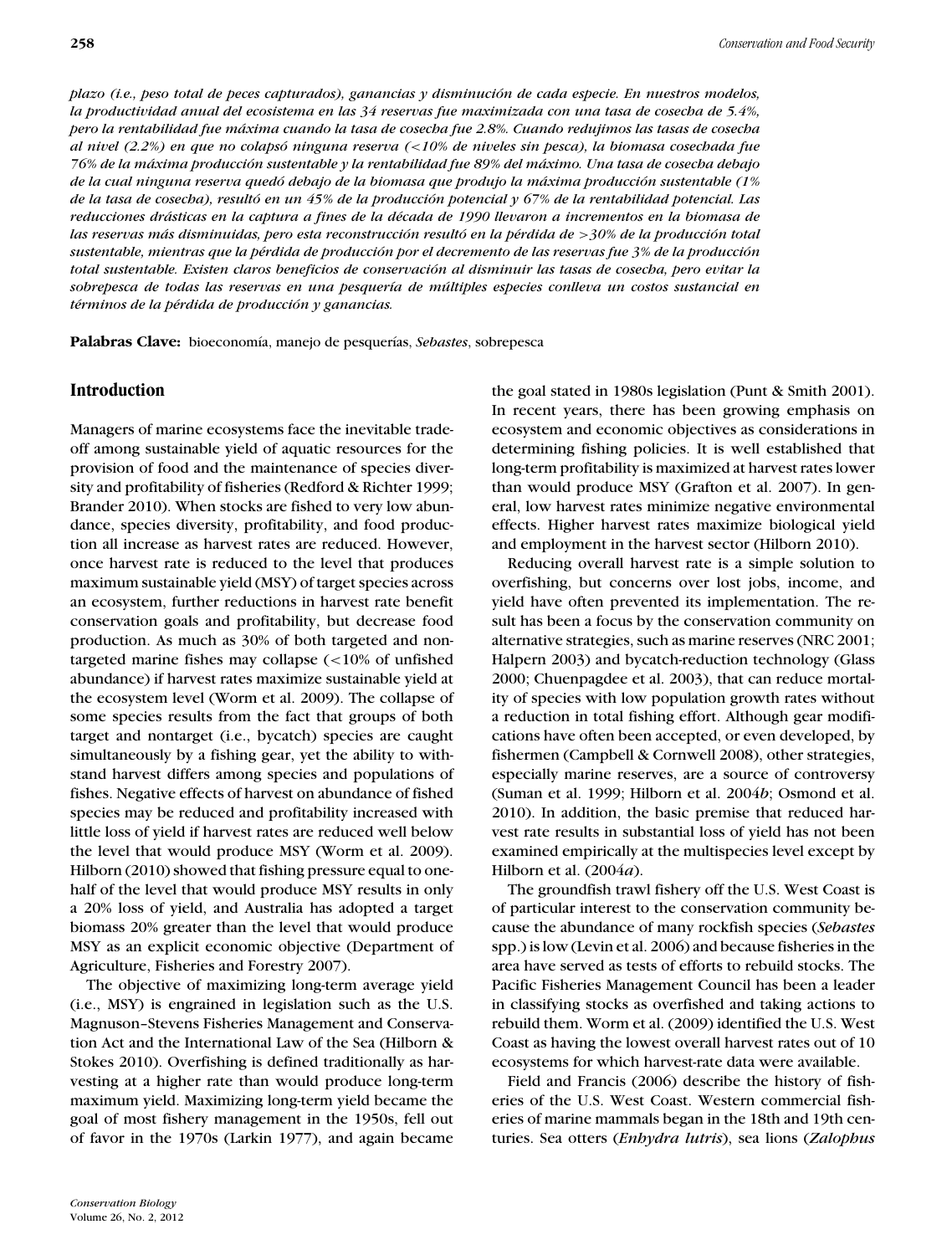

*Figure 1. (a) Total biomass, (b) total catch (circles) and total harvest (line, catch divided by total biomass), (c) total surplus production from 1950 to 2005, and (d) total surplus production relative to total biomass of the 34 assessed stocks of groundfish of the California Current ecosystem. Arrows indicate direction and time moves from lightest (1950) to darkest (2005) (gray to black lines, respectively).*

*californianus*), elephant seals (*Mirounga angustirostris*), and whales were sequentially depleted. Industrial salmon (*Oncorhynchus* spp.) fishing began late in the 19th century and was soon dwarfed by the sardine (*Sardinops sagax*) fishery (1930–1950) until its collapse in the early 1950s. Fisheries for invertebrates (primarily shrimp and crab) and groundfish were also developed by 1950, but expanded considerably after 1960. From the 1970s to present, the Pacific hake (*Merluccius productus*) and market squid (*Loligo opalescens*) fisheries were added. Currently Pacific hake, invertebrates (mainly market squid, Dungeness crab [*Cancer magister*], and pink shrimp [*Pandalus jordani*]), and a resurgent sardine stock comprise 94% of the catch. The catch of groundfish species, particularly the most depleted long-lived rockfish, peaked in the 1980s at 122,000 t (Fig. 1b) and then declined to 27,000 t in 2003. To some, this dramatic decline is an indication of collapsing stocks, whereas to others it is a sign that the efforts of fisheries managers are working.

Levin et al. (2006) documented changes in abundance and size distribution of groundfish species in the California Current. They showed that the trends in abundance were related to life-history characteristics and habitat and that, in general, long-lived species living on hardbottom substrates, such as rockfish, had declined more than short-lived species living on soft-bottom substrates during 1977–2001. Rockfish catch limits and fishing-gear restrictions in the late 1990s and early 2000s led to reduced fishing effort in areas of prime rockfish habitat through area closures and reduced allowable catches (Hannah 2003; Bellman et al. 2005). The management goal up to the mid-1990s was to fish at harvest rates that would maximize sustainable yield. These harvest rates had been so greatly overestimated for several rockfish species that abundances of those species declined to levels much lower than would maximize yield (Ralston 2002).

The groundfish species are of particular interest because a wide range of species are caught in the trawl gear;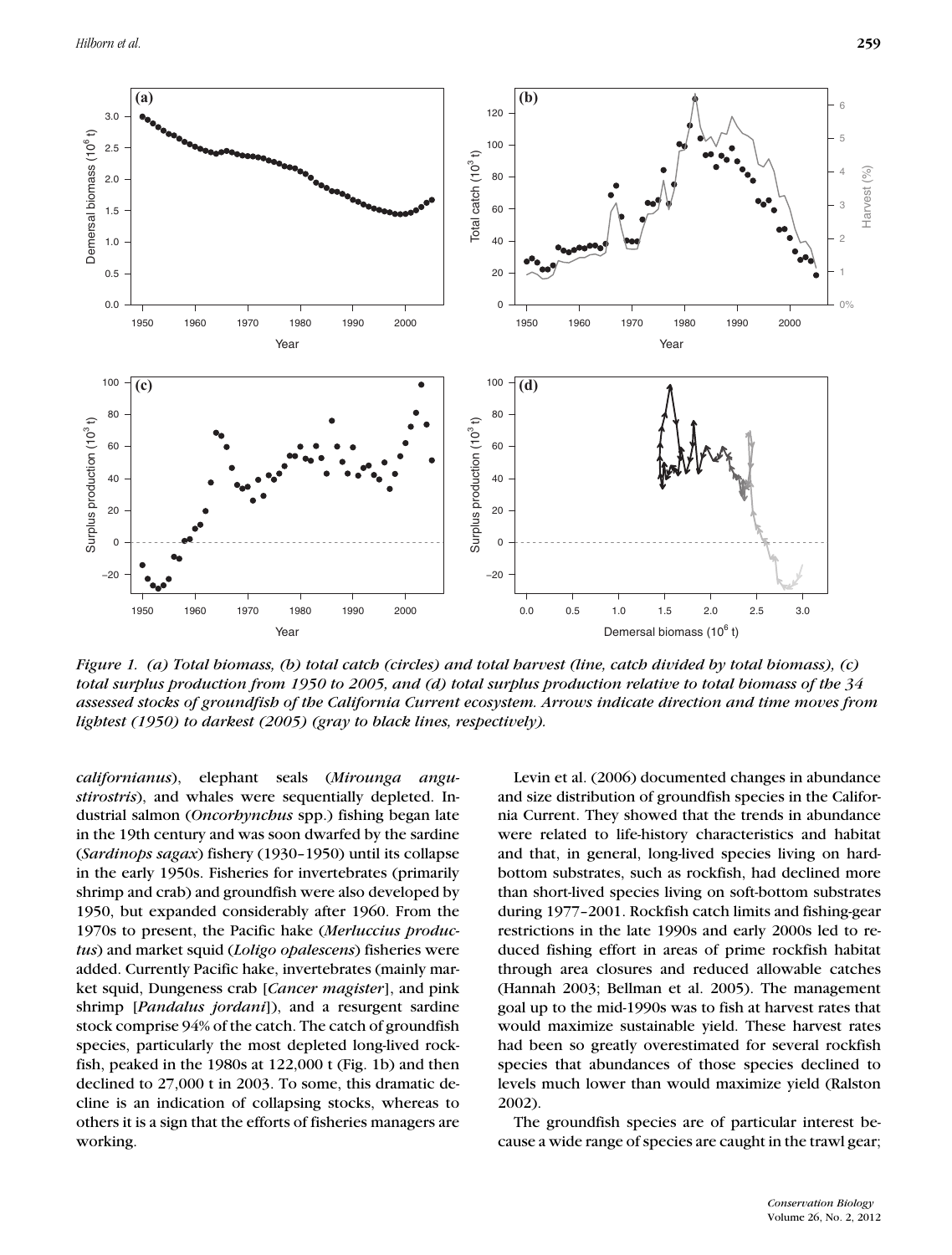the group contains all the stocks in the region that are classified as overfished by the National Marine Fisheries Service; and the Pacific Fisheries Management Council has taken strong actions to reduce harvest rates and rebuild stock abundance. Since 2000, the Pacific Fisheries Management Council has addressed overfished species, and groundfish species have been the focus of 74 stock assessments, nine assessment updates, and all 27 stockrebuilding analyses.

We explored the trade-offs among conservation of species diversity and food security and profitability in these groundfish species. We determined the extent to which conservation actions have affected the abundance of groundfish species and the effect of fisheries management actions on the most depleted species. This required reconstructing the history of the abundance and productivity of the groundfish species. We also explored the costs of overfishing in terms of lost yield, reduction in species diversity, and economic loss.

#### **Methods**

Our primary data source was stock assessments published by the Pacific Fisheries Management Council, which include catch data and estimates of spawning stock biomass, total abundance, recruitment, and fishing mortality rate (mortality rate attributable to fishing). Information on the source of data for each stock, unfished stock size (i.e., estimated average biomass given natural variability in mortality and productivity but without fishing mortality), estimated MSY, current biomass relative to the unfished biomass, and recent rate of increase in biomass are available in Supporting Information.

Total biomass of species, not the female-only spawning biomass on which most fisheries management actions are based, provides more information on the effects of fishing on ecosystems. This is because the dominant roles of fish in marine ecosystems are predation and competition, which are tightly linked to total biomass. We therefore focused on total surplus production (net population growth plus catch), which is calculated from total biomass. Surplus production in a given year is the maximum biomass of fish that could be caught in that year without reducing the population biomass. Estimates of total biomass and total catch (including discards) are available from the stock assessments, so we were able to calculate directly the fraction of total biomass removed through harvesting.

From catch and total biomass data, we calculated the observed surplus production for each stock as in Hilborn (2001) and Walters et al. (2008)

$$
S_{s,t} = B_{s,t+1} - B_{s,t} + C_{s,t},
$$
 (1)

where  $S_{s,t}$  is the surplus production of the stock  $s$  from year *t* to  $t + 1$ ,  $B_{s,t}$  is the total biomass of the stock *s*  in year *t*, and *Cs*,*<sup>t</sup>* is total removal of stock *s* in year *t* including estimated discards.

To evaluate the effect of different intensities of fishing, we fitted the Fox model (Eq. 2 in Fox [1970]) to the surplus production data

$$
S_{s,t} = r_s B_{s,t} \left( 1 - \frac{\ln(B_{s,t})}{\ln(K_s)} \right), \qquad (2)
$$

where  $r<sub>s</sub>$  is a parameter associated with the intrinsic rate of increase and  $K_s$  is the unfished stock size (carrying capacity). Other researchers analyzing the same set of data (Worm et al. 2009; Hutchings et al. 2010; Ricard et al. 2012) used the Schaefer model, which assumes a symmetric relation between biomass and surplus production. The Fox model is more appropriate because it more accurately reflects the productivity versus biomass relation in the age-structured populations used in assessments of these stocks (Hilborn 2010). The default assumption for the ratio of  $B_{\text{MSY}}$  to unfished stock size is 0.40 for these stocks. In the Fox model, the ratio is 0.37, and in the Schaefer model it is 0.50. The stock assessments generally provide an estimate of this ratio. Across all stocks considered, it averages 0.35, which is much closer to the Fox model than the Schaefer. In fitting the Fox model, we assumed the unfished stock size  $(K<sub>s</sub>)$  was fixed at the value of total unfished biomass estimated in the stock assessments. Thus, we needed to estimate only the rate of increase (*rs*) (everything to the right of *rs* in Eq. 2 was known). Because *rs* was a linear function of known values  $(S_{s,t}, B_{s,t},$  and  $K_s)$ , we used a simple regression constrained to go through the origin to estimate *rs*. Regression statistics, data, and regressionmodel estimates are in Supporting Information. We made no specific assumption about the biomass at the beginning of the data series because the stock assessments often incorporated the catch history before our start periods and many stocks were already depleted to some extent at the beginning of the time-series used in our analyses.

The MSY is given by Eq. 2 evaluated at  $B_t = B_{\text{MSY}}$ . The model parameters for each stock (Supporting Information) are all in units of total biomass, whereas the Pacific Fisheries Management Council reference points are in spawning-stock biomass.

A given level of fishing effort (e.g., one day of fishing by one boat) can result in a different harvest rate for different species because of inherent differences in species' vulnerability to the fishing gear, methods, and locations. We used the following procedure to estimate and account for differences in vulnerability. For any year (*t*) the harvest rate  $(u_{st})$  for any species (*s*) at time *t* is

$$
u_{s,t} = \frac{C_{s,t}}{B_{s,t}},\tag{3}
$$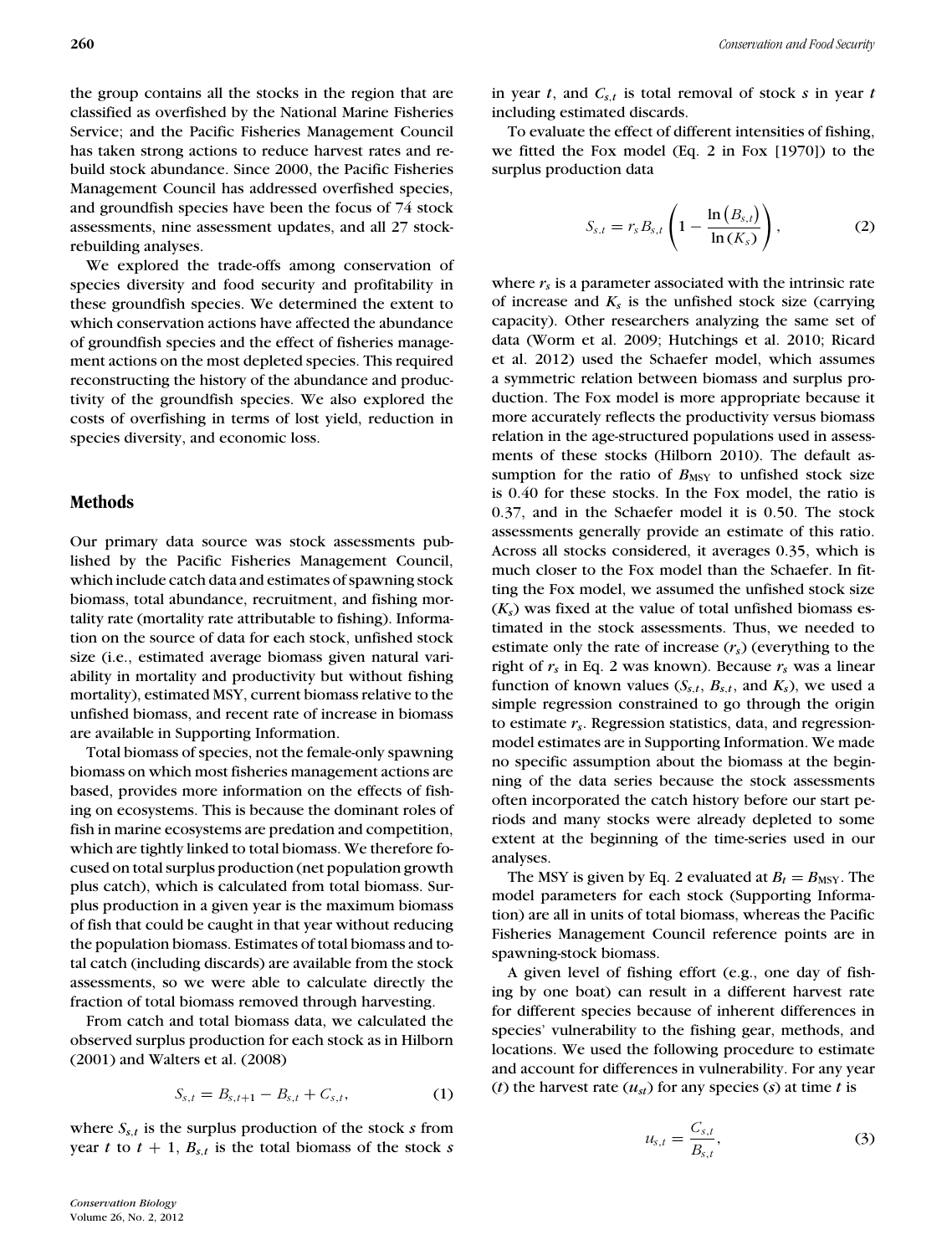and the aggregate harvest rate across total assessed species  $(u_t)$  is

$$
u_t = \frac{\sum_{s} C_{s,t}}{\sum_{s} B_{s,t}}.
$$
 (4)

The relative vulnerability for any stock  $(v_s)$  when averaged from year  $t_1$  to  $t_2$  is

$$
v_{s,t_1 \to t_2} = \frac{\sum_{t=t_1}^{t=t_2} u_{s,t}}{\sum_{t=t_1}^{t=t_2} u_t}.
$$
 (5)

The relative vulnerability is a product of the choice of the operators of fishing vessels in when, where, and how to fish together with the effect of closed areas. The equilibrium biomass  $B_s^*$  and equilibrium catch  $C_s^*$  for species *s* at any long-term aggregate harvest rate (*u*) is

$$
B_s^* = \exp\left[\left(1 - \frac{uv_s}{r_s}\right) \ln(K_s)\right]
$$
  

$$
C_s^* = B_s^* uv_s.
$$
 (6)

To determine the lost yield  $(L_{s,t})$  for any stock in any year, we compared theoretical surplus production  $(\hat{S}_{s,t})$ at the stock size in that year to the MSY for the stock

$$
L_{s,t} = \text{MSY}_s - \hat{S}_{s,t} \tag{7}
$$

and

$$
\hat{S}_{s,t} = r_s B_{st} \left( 1 - \frac{\ln(B_{st})}{\ln(K_s)} \right). \tag{8}
$$

Long-term yield is maximized by maintaining all stocks at the biomass that produces MSY and harvest at the rate that produces MSY. Given the multispecies nature of this fishery it would be impossible to achieve this ideal state of long-term yield for all species simultaneously, so the lost-yield calculation of Eq. 7 is a theoretical maximum loss in yield. Calculating the true lost yield would require evaluating a range of alternative harvesting policies and their time trajectories.

We calculated revenue from the 2005 price per ton for each species (NOAA 2010). We used data from Lian et al. (2010) to consider three scenarios of the cost of groundfish harvesting (each increment 1% of total biomass): US\$3, \$5, and \$7 million. The assumption of constant costs proportional to harvest rate is simplistic, but it provides a basis for evaluating the economic consequences of different levels of fishing mortality. At such low harvest rates it seems unnecessary to consider declining marginal increase in harvest rate as fishing effort increases.

We calculated total profitability at equilibrium harvest rate  $u(P_u)$  as

$$
P_u = \sum_s \left( C_s^* p_s \right) - e_u, \tag{9}
$$

where  $p_s$  is the price of species *s* and  $e_u$  is the cost of harvesting at rate *u* (calculated in units of millions of dollars per percent total stock harvested). The simplest possible assumption is that cost is proportional to harvest rate. A more complex economic analysis could include the distinction between fixed and variable costs, the possibility of density-dependent catchability and changes in target species as stocks change in abundance.

To calculate the long-term trade-off among sustainable yield, biomass of fished species, and profitability, we simulated (Eq. 6), the yield of each species at equilibrium, for different levels of fishing mortality. We assumed the relative vulnerability of each stock was the average vulnerability from 2001 to 2004 and we calculated the equilibrium yield as a function of the aggregate harvest rate (total catch divided by total biomass), and equilibrium profit as a function of harvest rate. We used the number of stocks that would collapse, be overfished, or be below *B*<sub>MSY</sub> at any harvest rate as measures of the effect of fishing on species diversity. We considered a stock collapsed if the biomass was <10% of the unfished biomass (Worm et al. 2009).

We analyzed overfished stocks separately from those not classified as overfished because the former were the specific target of rebuilding plans. Under National Marine Fisheries Service guidelines, stocks must be classified as overfished if their spawning stock biomass is  $<50\%$  of  $B_{\text{MSY}}$ . Below this level the long-term yield is substantially reduced. For most West Coast species, this translates into an overfishing threshold of 20% of unfished levels. However, the Pacific Fisheries Management Council selected a more precautionary threshold of 25% for its groundfish management plan. Stocks are classified as "subject to overfishing" if the fishing mortality rate (i.e., the instantaneous form of the harvest rate) is greater than the fishing mortality rate that results in MSY  $(F_{\text{MSY}})$ .

#### **Results**

There were assessments for 34 stocks, which constitutes nearly 99% of the landed catch from groundfish species from 1981 to 2005. Estimates of abundance for all stocks did not extend to 1950, but abundance estimates were available for stocks representing 98% of the catch from 1970 onward. Total biomass declined to about 50% of its 1950 value and then increased, whereas catch and annual harvest rate (groundfish catch divided by the groundfish biomass) increased and then declined dramatically (Fig. 1). Aggregate biomass in 2005 was 56% of the biomass in 1950. The catch rose rapidly up to the early 1980s and then declined, primarily as a result of regulatory restrictions on catch and effort, but also as a result of decline in biomass. Before 1970 the total harvest rate (total catch divided by total biomass) was 1%/year.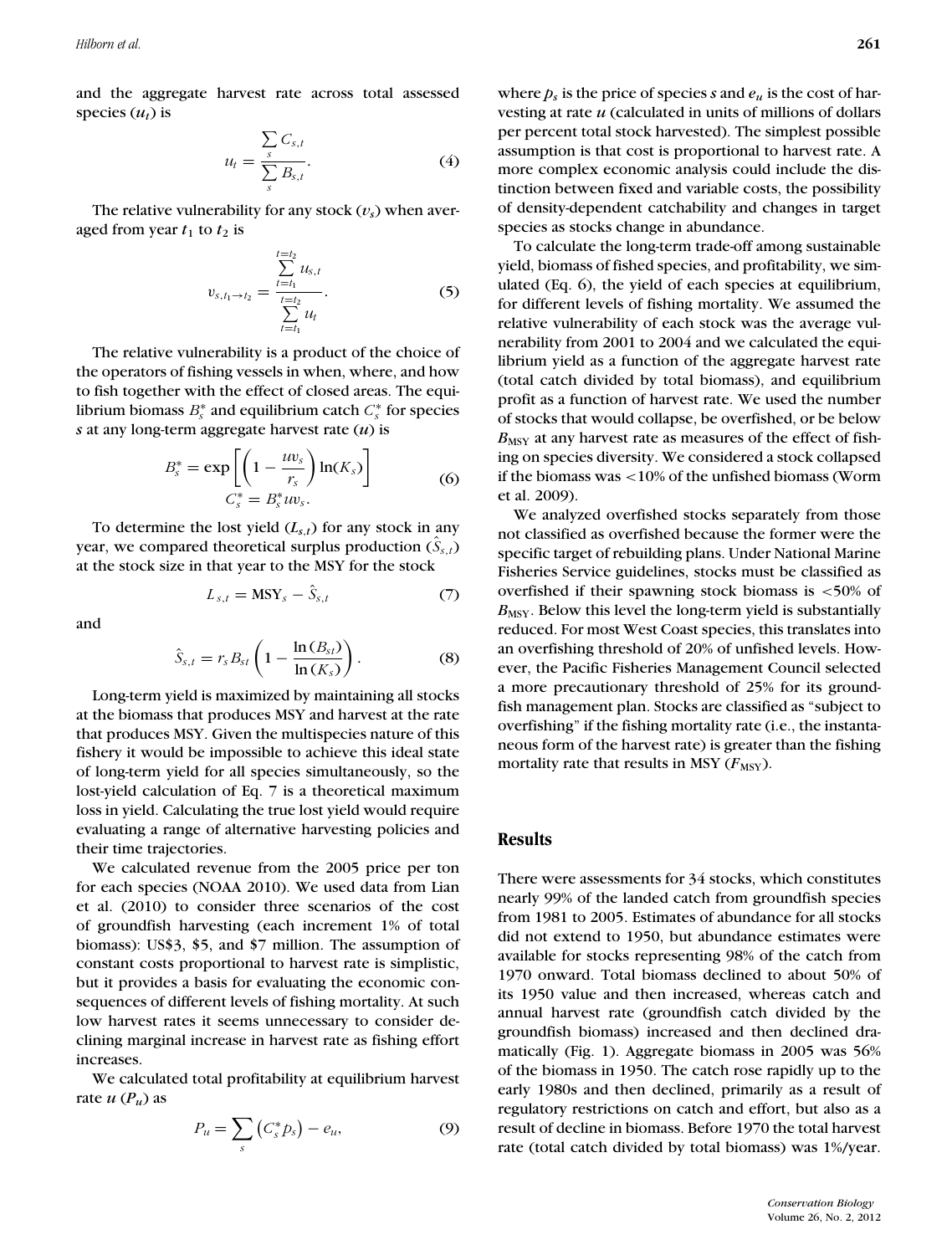| Common and scientific name                  | Year classified<br>as overfished | Year of<br>recovery | <i>Status in 2009</i><br>(spawning stock<br><i>relative</i> to<br>$unexploited,\%)$ | Relative<br>vulnerability<br>1994-1998 | Relative<br>vulnerability<br>2001-2004 |
|---------------------------------------------|----------------------------------|---------------------|-------------------------------------------------------------------------------------|----------------------------------------|----------------------------------------|
| Bocaccio, Sebastes paucispinis              | 1999                             | not recovered       | 28                                                                                  | 1.20                                   | 0.26                                   |
| Canary rockfish, Sebastes pinniger          | 2000                             | not recovered       | 24                                                                                  | 1.63                                   | 0.20                                   |
| Cowcod, Sebastes levis                      | 2000                             | not recovered       |                                                                                     | 2.01                                   | 0.18                                   |
| Darkblotched rockfish, Sebastes crameri     | 2001                             | not recovered       | 28                                                                                  | 1.60                                   | 0.75                                   |
| Pacific ocean perch, Sebastes alutus        | 2001                             | not recovered       | 29                                                                                  | 0.62                                   | 0.27                                   |
| Widow rockfish, Sebastes entomelas          | 2001                             | not recovered       | 39                                                                                  | 0.93                                   | 0.26                                   |
| Yelloweve rockfish, Sebastes ruberrimus     | 2002                             | not recovered       | 20                                                                                  | 1.16                                   | 0.35                                   |
| Lingcod, Ophiodon elongatus, northern stock | 2001                             | 2005                | 62                                                                                  | 1.87                                   | 0.64                                   |
| Lingcod, Ophiodon elongatus, southern stock | 2001                             | 2005                | 74                                                                                  | 1.87                                   | 1.07                                   |
| Petrale sole, Eopsetta jordani              | 2009                             | not recovered       | 12                                                                                  | 3.74                                   | 6.74                                   |

#### **Table 1. Status and changes in vulnerability of stocks classified as overfished.**<sup>∗</sup>

∗*Vulnerabilities calculated from Eq. 5 and they represent the harvest rate on each stock compared with the aggregate harvest rate of all stocks combined.*

Harvest rate peaked at 6%/year in 1984 and declined rapidly through the mid-1990s to mid-2000s as a result of management actions, including reductions in total allowable catches and fleet size, and closure of some areas to fishing.

Results of basic population-dynamic models, such as the Fox model used here, suggest that surplus production should be maximized at an intermediate biomass between the unfished state and low biomass. Total surplus production summed overall stocks rose rapidly in the 1950s, as harvest rates increased, and has remained reasonably stable around 50,000 t/year since 1970 (Fig. 1c). The relation between surplus production and biomass (Fig. 1d) suggests that surplus production increased continually as biomass was reduced from the unfished level, with no sign of a peak. The pulse in surplus production that began in the late 1990s (Fig. 1c) was caused by a number of years with unusually high reproductive success in the late 1990s, and this pulse in recruitment, combined with a lower harvest rate, caused the biomass of the stocks in aggregate to increase.

The history of the overfished stocks (Table 1) is generally similar to the rest of the groundfish species except that the abundance was reduced to a lower proportion of the initial biomass, the peak harvest rates were higher, and catches and harvest rates declined more rapidly after the late 1990s because of stock rebuilding measures (Fig. 2). Surplus production of the overfished stocks as a whole did not decline as biomass declined (Fig. 2d), but the variability in surplus production increased. The years with the lowest one-third total biomass had an average surplus production of 10.3 kt, the middle one-third an average of 9.8 kt, and the highest one-third had an average of 11.4 kt. The biomass of the overfished stocks from 1990 to 2008 was one-half of the biomass from 1975 to 1989. The total surplus production for the overfished stocks was 10.4 kt in this earlier period of high abundance and 10.2 kt in the recent period of low abundance. Surplus production for cowcod (*Sebastes levis*) and bocaccio (*Se-* *bastes paucispinis*) declined almost 70%, and for canary rockfish (*Sebastes pinniger*) declined about 30% during the low abundance period. Over the same period, for the two lingcod (*Ophiodon elongatus*) stocks, darkblotched rockfish (*Sebastes crameri*), widow rockfish *(Sebastes entomelas*), Pacific ocean perch (*Sebastes alutus*), and yelloweye rockfish (*Sebastes ruberrimus*) surplus production increased. The increase in surplus production of some species compensated for the large decline in surplus production of cowcod and bocaccio so that in aggregate there was no decline. The biomass and surplus production of the overfished stocks also increased in response to the large recruitment events (high reproductive success) of the late 1990s.

During the period of maximum depletion in the mid-1990s, when biomass of 13 of 34 stocks was less than  $B_{\text{MSY}}$ , overfishing resulted in only a  $3\%$  loss of yield (Fig. 3) because there was little loss of sustainable yield just below  $B_{\text{MSY}}$  because of the flatness of the yield curve. In addition, the most severely overfished stocks (cowcod, bocaccio, and canary rockfish) constituted only 4% of the potential sustainable yield. The lost yield from underfishing (stocks that were at biomasses  $>$   $B_{\text{MSY}}$ ) was very high when the fishery began and declined to only 15% when harvest rates were high in the late 1990s. Lost yield increased dramatically as harvest rates were curtailed and were 33% of potential yield in 2005, the last year for which we had complete assessments for the less-harvested species (Fig. 3). We based these calculations solely on biomass relative to  $B_{\text{MSY}}$  and assumed sustainable catches that would maintain biomass at that same reference level as the MSY catch (Eq. 7). In reality, these stocks were largely caught together and simultaneously holding each stock at its individual  $B_{\text{MSY}}$  was not possible.

To evaluate the effectiveness of the specific regulations implemented to reduce harvest rates on the overfished stocks (reductions in total allowable catch and closed areas in prime rockfish habitat), we calculated their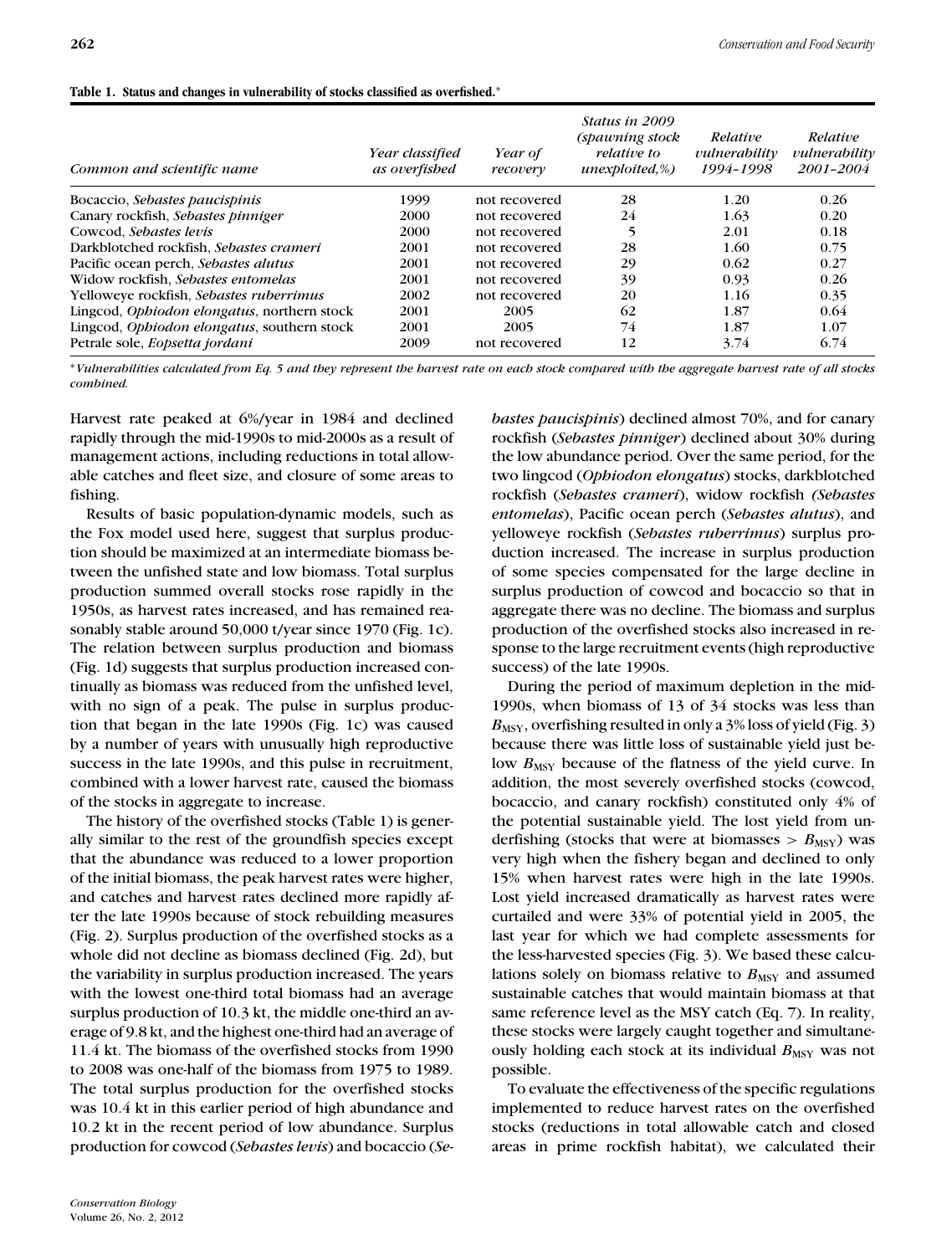

*Figure 2. (a) Total biomass, (b) catch (circles) and harvest (solid line), (c) total surplus production from 1950 to 2005, and (d) total surplus production relative to biomass of the groundfish stocks of the California Current ecosystem that have been classified as overfished by the Pacific Fisheries Management Council and are subject to stock rebuilding plans (petrale sole excluded because it was not classified as overfished until 2009). Arrows indicate direction and time moves from lightest (1950) to darkest (2005) (gray to black lines, respectively).*

vulnerability (relative to the average of all species, see Eq. 5) before stock rebuilding (1994–1998) and after implementation of most rebuilding plans (2001–2004; Table 1). In addition to the 6-fold reduction in harvest rate across all stocks (from 6% to 1%), the average vulnerability of the overfished rockfish dropped from 1.4 in 1994–1998 to 0.44 in 2001–2004 (an average reduction of 69%), and excluding lingcod (which recovered quickly), the reduction was 75%. Thus, the harvest rate of overfished rockfish declined 19-fold. For some species, particularly the near-shore species (e.g., black rockfish [*Sebastes melanops*], blue rockfish [*Sebastes mystinus*], and cabezon [*Scorpaenichthys marmoratus*]) and those found primarily in rocky habitat (yelloweye and cowcod), the majority of historical catch came from separate fisheries, such as hook and line. However, all stocks had a common harvest history and contributed to ecosystem productivity. Shifts in relative vulnerability before and after stock rebuilding reflected not only management of the trawl quota, but also designation of closed areas and changes in allocation of the total allowable catch, including the closing of some targeted fisheries.

Given the relation between surplus production and harvest rate (Fig. 4a), equilibrium yield would be maximized at a harvest rate of 5.4%, six stocks would be collapsed, 13 stocks would be classified as overfished or collapsed, and 18 stocks would be classified as collapsed, overfished, or below  $B_{\text{MSY}}$  (Fig. 4c). Although 18 of 34 stocks were below  $B_{\text{MSY}}$ , many of these were only slightly below  $B_{\text{MSY}}$ , where there is little loss of sustainable yield. With our intermediate estimate of costs (\$5 million/1% harvest rate), profit was maximized with a harvest rate of 2.8% (Fig. 4b) and two stocks collapsed, six were overfished or collapsed, and six were overfished, collapsed, or less than  $B_{\text{MSY}}$  (Fig. 4d). The effect of fishing on each individual stock depended on its intrinsic rate of increase and the relative vulnerability of the stock to fishing effort. Stocks with low rates of increase or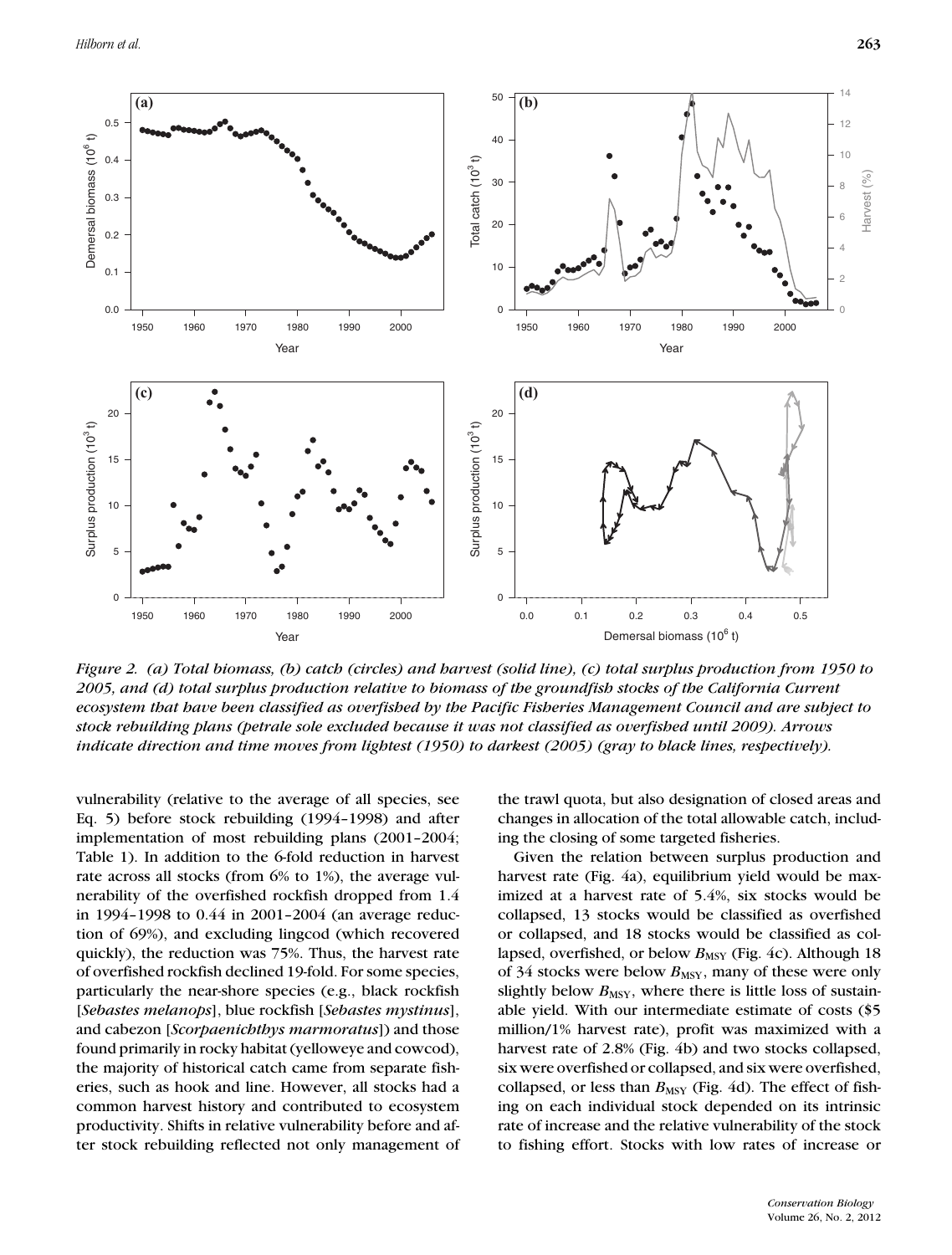

*Figure 3. The fisheries yield lost because of overfishing and underfishing of the groundfish stocks in the California Current ecosystem.*

high relative vulnerability were the first to decline to the states of overfished and collapsed as aggregate harvest rate increased. Using the vulnerability values from 2001 to 2004, the order of collapse of stocks would be kelp greenling (*Hexagrammos decagrammus)*, gopher rockfish (*Sebastes carnatus*), petrale sole (*Eopsetta jordani*), cabezon (southern stock), longspine thornyheads (*Sebastolobus altivelis*), and sablefish (*Anoplopoma fimbria*). Thus, with a harvest rate of 2.8%/year, two stocks collapsed: kelp greenling and gopher rockfish. The relative vulnerability of the most overfished stocks, cowcod, canary rockfish, and bocaccio was reduced enough that they were not among the stocks most likely to be overfished and collapse. Kelp greenling and gopher rockfish are inshore species not commonly caught in the bottomtrawl fishery, and the habitat of petrale sole is different from the habitat of the overfished rockfishes. So, these species did not benefit from the reduction in harvest rate on rockfish in general.

At a harvest rate of 2.2%/year, no stocks collapsed. To have no overfished stocks, the harvest rate would need to be 1.4%, and to have no stocks below  $B_{\text{MSY}}$  the harvest rate would need to be 1%—close to current harvest rates. With no collapsed stocks, the result would be 76% of maximum total yield and 89% of maximum total profit. With no overfished stocks, the result would be 57% of potential yield and 67% of potential profit. With no stocks below  $B_{\text{MSY}}$ , the results would be 45% of potential yield and 52% of potential profit.

#### **Discussion**

In each of the 34 assessments, we used as inputs, there was uncertainty about trends in biomass and thus in surplus production. Catch is assumed in the assessments to be known without error, although there is often uncertainty about catches from years before 1970 and discarded catch. The uncertainty in the assessments could possibly be carried over into our analysis, but given that there is no common method of calculating uncertainty in the original assessments it would be difficult to do. Hilborn (2001) explored the sensitivity of estimates of surplus production to different trends in biomass and found surplus production is more stable than biomass. We focused on aggregate patterns across the entire groundfish assemblage and are reasonably confident our conclusions regarding the trade-off between conservation of stock abundance and sustainable yield are robust to uncertainties that have been identified. We explicitly considered uncertainty in the overall cost functions, but not in uncertainty of price.

#### **Trade-Offs Among Conservation and Food Security and Profitability**

There are trade-offs among food security and profitability and conservation of species diversity in a multispecies fishery, and in the fisheries we examined, we found that to have no stocks overfished the harvest rate needs to be low enough that the average yield is 76% of maximum and profit is 89% of maximum. If profitability were maximized, then only two stocks would collapse. The marginal increase in yield achievable by harvesting at higher rates is more than offset by the increased cost.

At no point in the history of the fisheries we examined has the aggregate biomass across all stocks been reduced enough for surplus production to decline. If the definition of *overfished* is having a biomass that produces less than MSY, the groundfish species were never, in aggregate, overfished. Certainly biomass of individual stocks has been low enough to result in decreased surplus production, but the reduced surplus production in these stocks appeared to have been offset by increase in surplus production of other stocks. Even among the overfished stocks as a group, there was no decline in overall surplus production. The failure of surplus production in aggregate to decline at low abundance was because of a number of species having large year classes in the late 1990s. We cannot say whether the large year classes were because of pure coincidence, environmental drivers, interspecies interaction, or the lack of a relation between stock abundance and recruitment. The higher variability in surplus production in the overfished stocks was because of the smaller number of stocks involved and the stronger influence of individual year classes.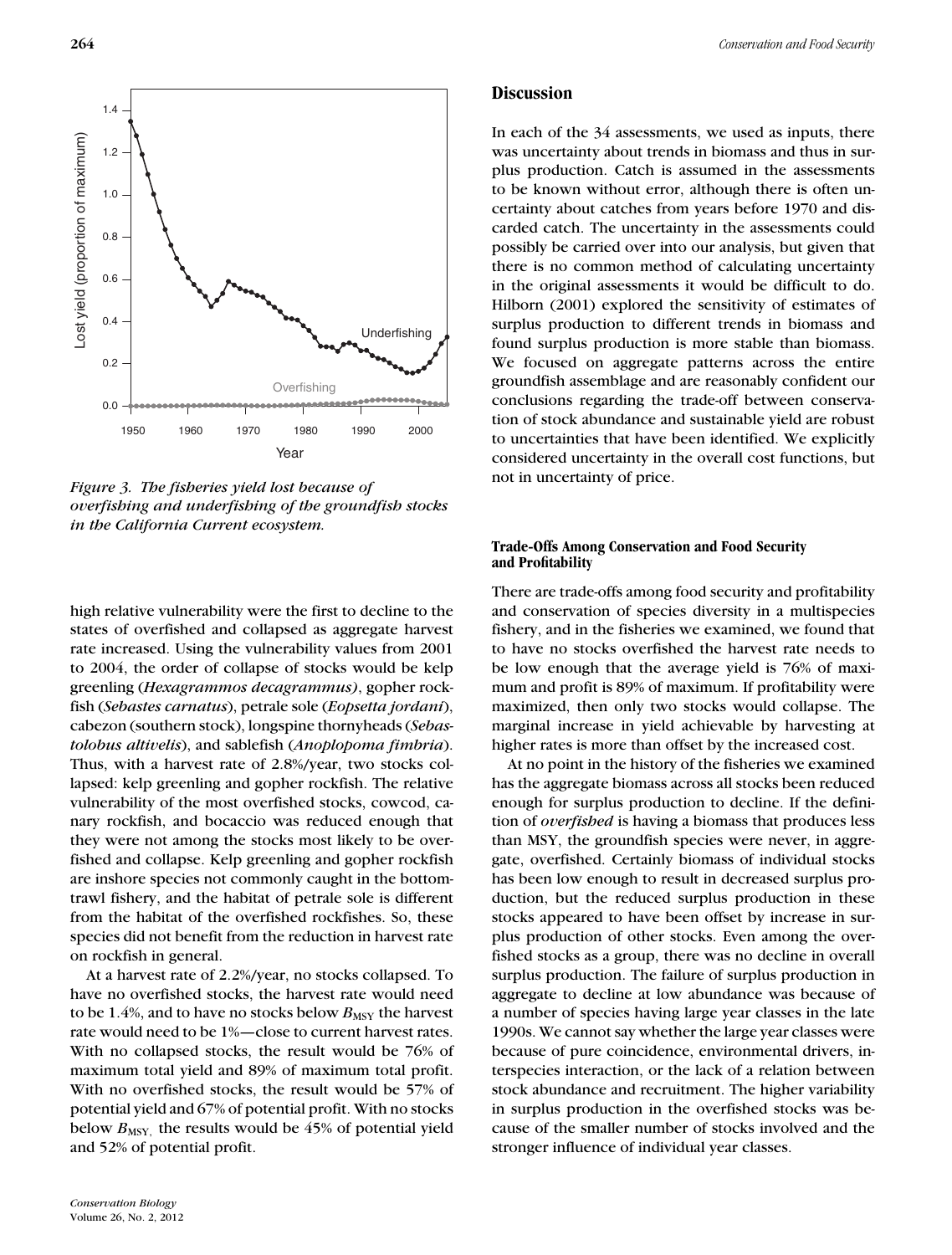

*Figure 4. Relations between (a) annual harvest rate and sustainable yield, (b) annual harvest rate and landed value (black lines) and total profit for three different values of cost (US*\$ *3 million, 5, and 7 million), (c) sustainable yield and number of collapsed stocks (circles) and overfished stocks (line), and (d) total profit and number of collapsed stocks (circles) and overfished stocks (thin line).*

There are other trade-offs beyond food security, profitability, and stock biomass. Maintaining stocks at higher biomasses would likely provide a buffer against climate change, ocean acidification, and establishment of nonnative species and would likely benefit marine birds and mammals.

Our results show that management actions were taken to rebuild the overfished stocks. The harvest rates on all stocks classified as overfished were reduced markedly, and the abundance of all overfished stocks is increasing (Supporting Information). This rebuilding has come at a considerable short-term cost in yield from stocks that are not overfished. In 2005, 33% of the potential sustainable yield was being foregone to rebuild overfished stocks (Fig. 3).

#### **Costs of Overfishing**

We found that lost yield because of overfishing was low. Overfishing never seriously compromised food production from this fishery. At the lowest point of abundance

and highest fishing mortality, only 3% of the potential yield was lost because of overfishing. Effects of overfishing on species' abundances were much higher; several stocks were harvested to low levels of abundance. The economic costs of overfishing were also relatively high. Harvest rate in the late 1980s and early 1990s roughly doubled the level of harvest that would produce maximum profitability.

The lost food production from low harvest rate has always been considerably greater than the lost food production from overfishing, although the foregone yield before the 1990s can be ignored because this was a period of fishery development, when stocks had not yet been depleted to the biomass that maximizes sustainable yield. As of the late 2000s, the ratio between the two forms of lost yield was the most extreme and was primarily the result of annual catch limits designed to allow rebuilding of stocks classified as overfished. This trade-off is largely unacknowledged in any discussion of U.S. fishing policy.

We quantified the trade-offs among food production, conservation of species diversity, and profitability and